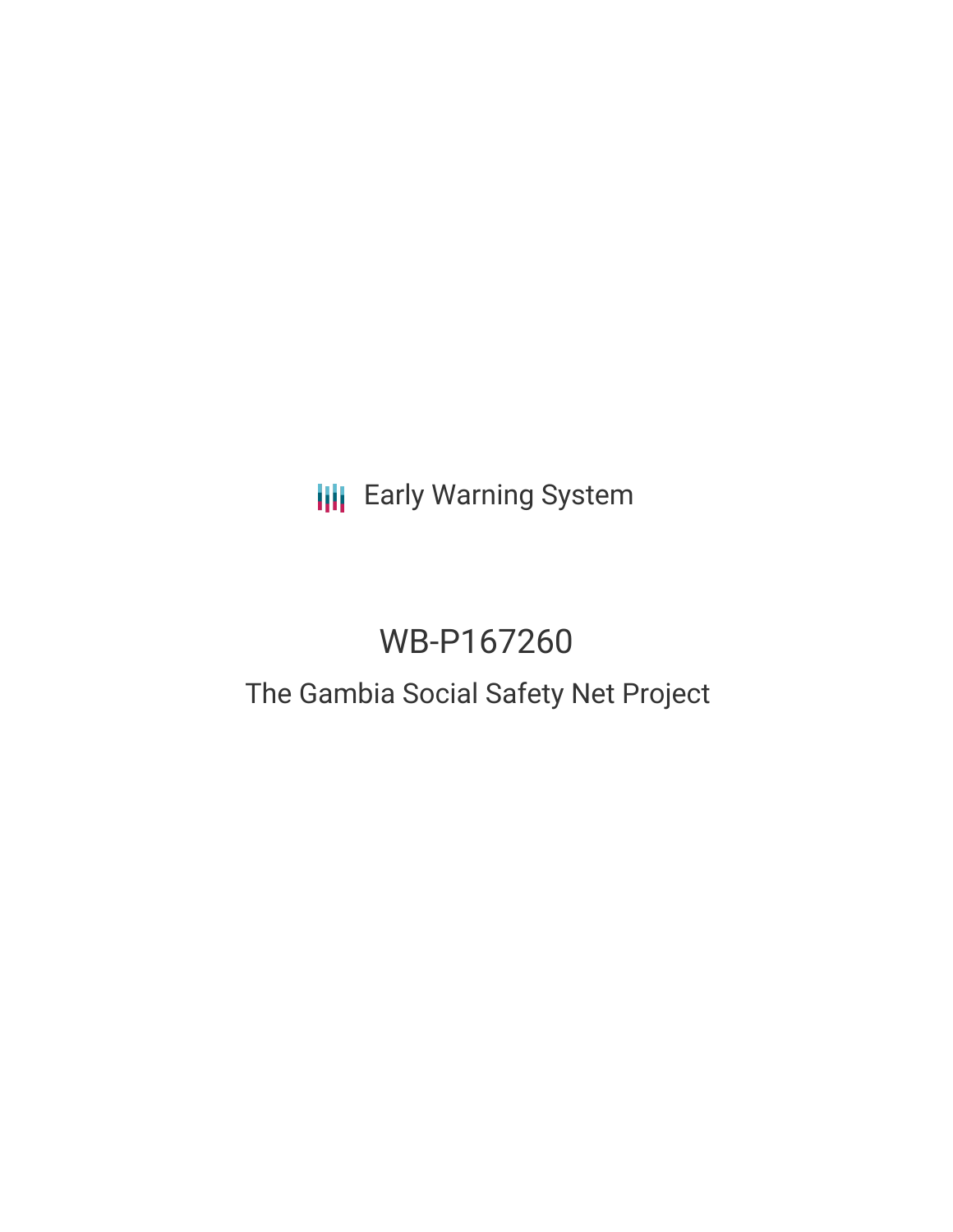

#### **Quick Facts**

| <b>Countries</b>               | Gambia               |
|--------------------------------|----------------------|
| <b>Financial Institutions</b>  | World Bank (WB)      |
| <b>Status</b>                  | Proposed             |
| <b>Bank Risk Rating</b>        | C                    |
| <b>Borrower</b>                | Government of Gambia |
| <b>Sectors</b>                 | Finance              |
| <b>Investment Amount (USD)</b> | \$11.00 million      |
| <b>Project Cost (USD)</b>      | \$11.00 million      |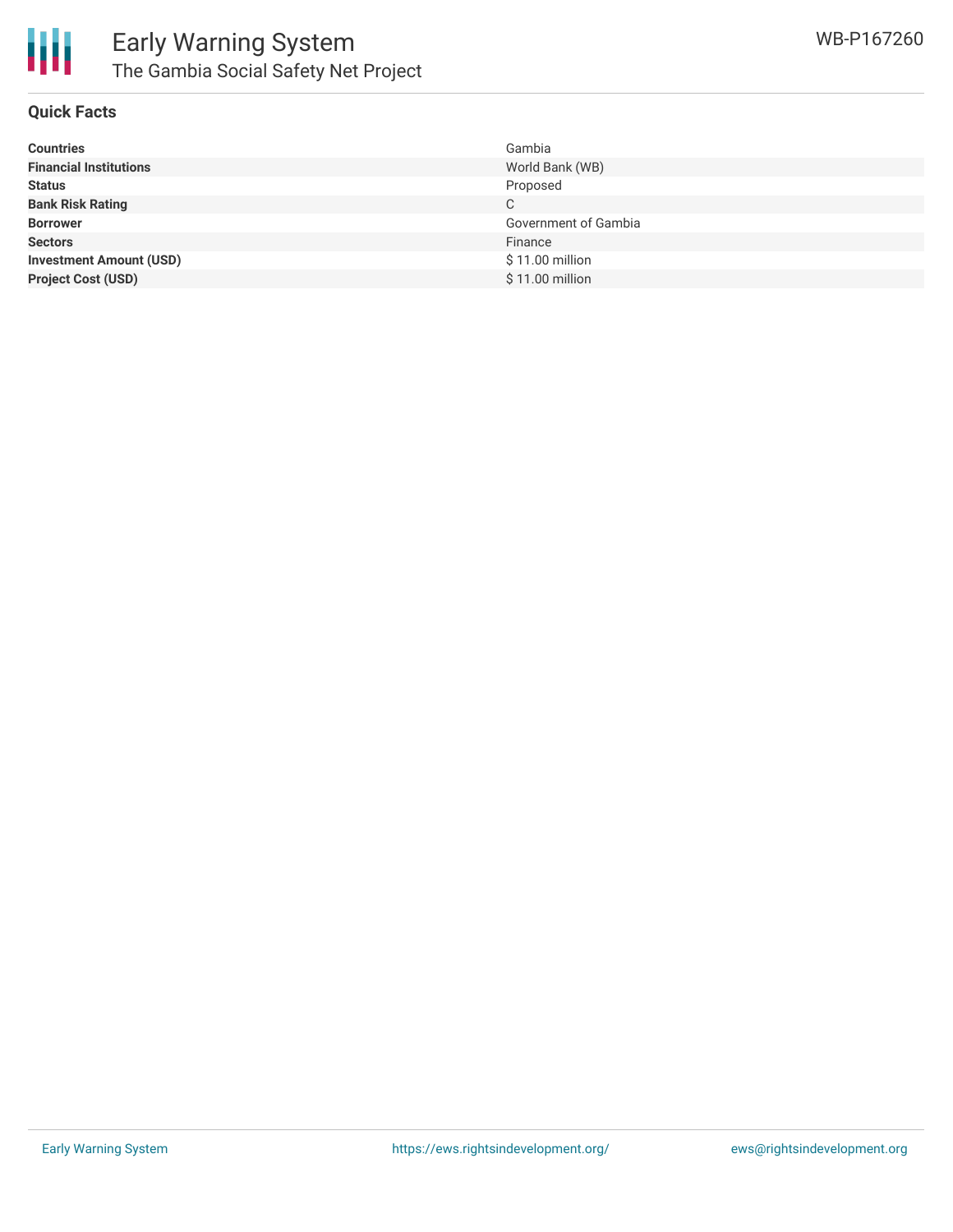

### **Project Description**

No project information available at the time of disclosure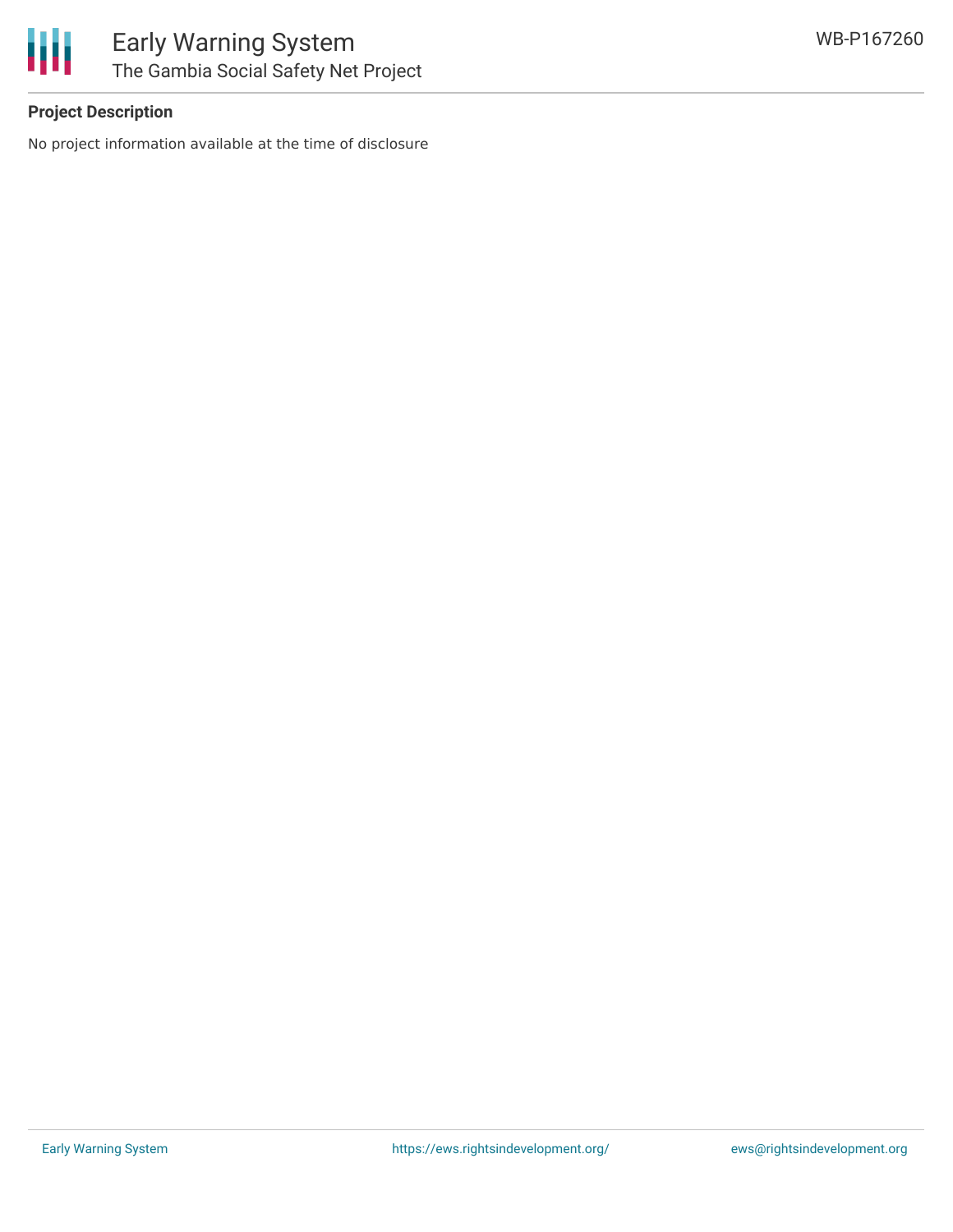

### **Investment Description**

World Bank (WB)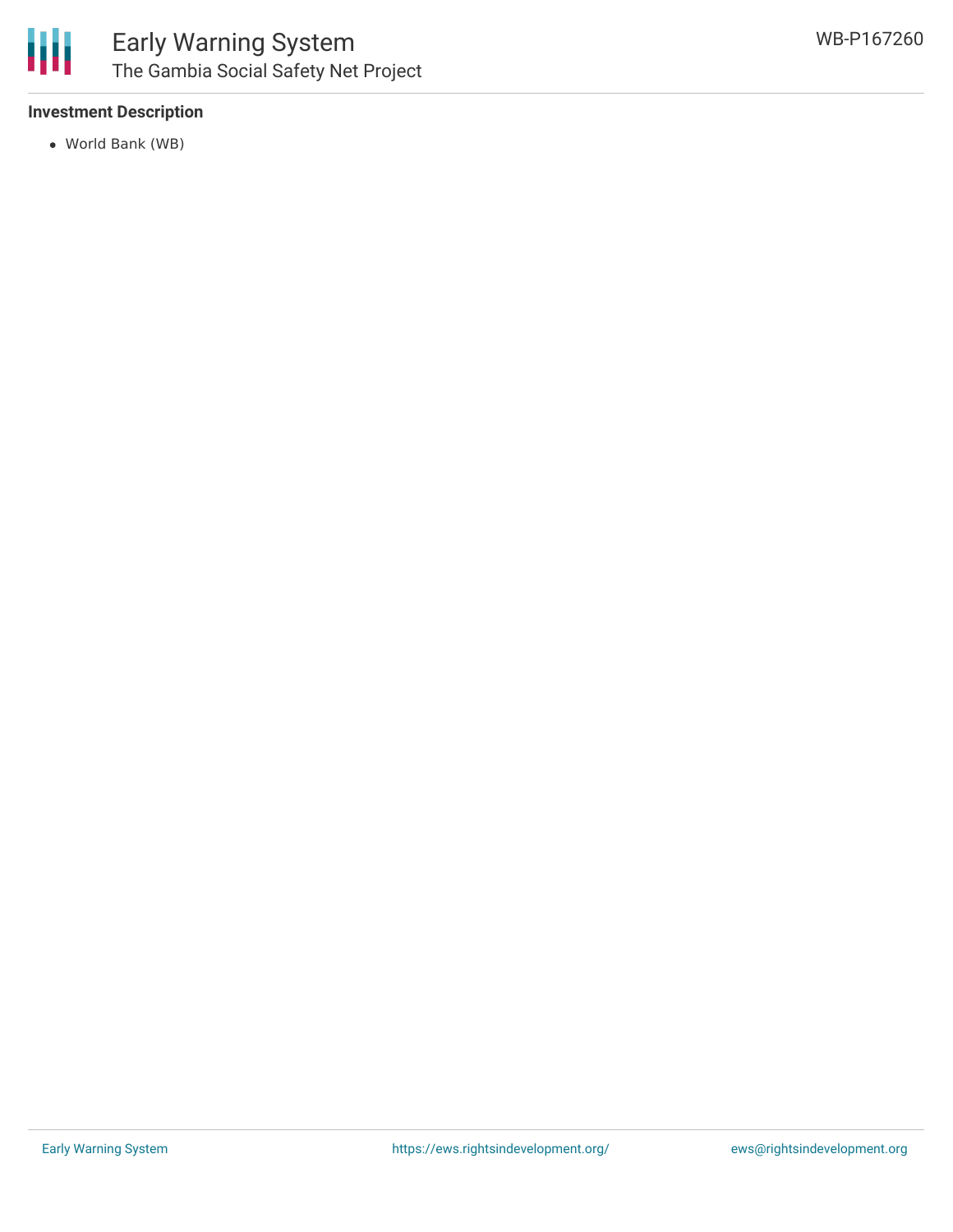

## **Contact Information**

No contact information provided at the time of disclosure

ACCOUNTABILITY MECHANISM OF WORLD BANK

The World Bank Inspection Panel is the independent complaint mechanism and fact-finding body for people who believe they are likely to be, or have been, adversely affected by a World Bank-financed project. If you submit a complaint to the Inspection Panel, they may investigate to assess whether the World Bank is following its own policies and procedures for preventing harm to people or the environment. You can contact the Inspection Panel or submit a complaint by emailing ipanel@worldbank.org. You can learn more about the Inspection Panel and how to file a complaint at: http://ewebapps.worldbank.org/apps/ip/Pages/Home.aspx.